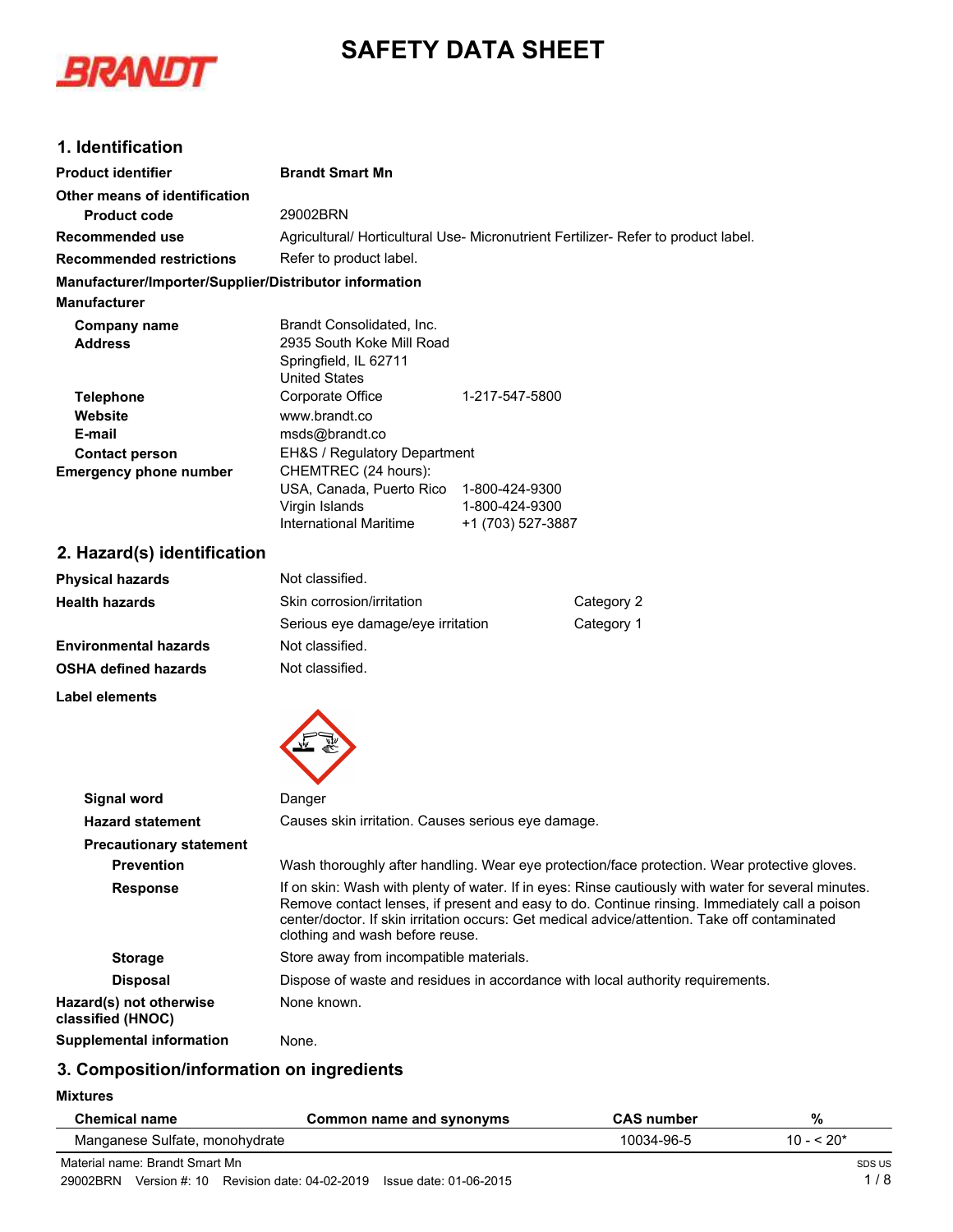| <b>Chemical name</b>                     | Common name and synonyms | <b>CAS</b> number | %           |
|------------------------------------------|--------------------------|-------------------|-------------|
| Mineral Acid                             |                          | 13598-36-2        | $10 - 520*$ |
| Urea                                     |                          | 57-13-6           | $10 - 520*$ |
| Other components below reportable levels |                          |                   | $50 - 60$   |

\*Designates that a specific chemical identity and/or percentage of composition has been withheld as a trade secret.

| 4. First-aid measures                                                        |                                                                                                                                                                                                                 |
|------------------------------------------------------------------------------|-----------------------------------------------------------------------------------------------------------------------------------------------------------------------------------------------------------------|
| <b>Inhalation</b>                                                            | Move to fresh air. Call a physician if symptoms develop or persist.                                                                                                                                             |
| <b>Skin contact</b>                                                          | Remove contaminated clothing. Wash with plenty of soap and water. If skin irritation occurs: Get<br>medical advice/attention. Wash contaminated clothing before reuse.                                          |
| Eye contact                                                                  | Immediately flush eyes with plenty of water for at least 15 minutes. Remove contact lenses, if<br>present and easy to do. Continue rinsing. Get medical attention immediately.                                  |
| Ingestion                                                                    | Rinse mouth. Get medical attention if symptoms occur.                                                                                                                                                           |
| <b>Most important</b><br>symptoms/effects, acute and<br>delayed              | Severe eye irritation. Symptoms may include stinging, tearing, redness, swelling, and blurred<br>vision. Permanent eye damage including blindness could result. Skin irritation. May cause redness<br>and pain. |
| Indication of immediate<br>medical attention and special<br>treatment needed | Provide general supportive measures and treat symptomatically. Keep victim under observation.<br>Symptoms may be delayed.                                                                                       |
| <b>General information</b>                                                   | Ensure that medical personnel are aware of the material(s) involved, and take precautions to<br>protect themselves.                                                                                             |

# **5. Fire-fighting measures**

| Suitable extinguishing media                                     | Water fog. Foam. Dry chemical powder. Carbon dioxide (CO2).                                   |
|------------------------------------------------------------------|-----------------------------------------------------------------------------------------------|
| Unsuitable extinguishing<br>media                                | Do not use water jet as an extinguisher, as this will spread the fire.                        |
| Specific hazards arising from<br>the chemical                    | During fire, gases hazardous to health may be formed.                                         |
| Special protective equipment<br>and precautions for firefighters | Self-contained breathing apparatus and full protective clothing must be worn in case of fire. |
| <b>Fire fighting</b><br>equipment/instructions                   | Move containers from fire area if you can do so without risk.                                 |
| <b>Specific methods</b>                                          | Use standard firefighting procedures and consider the hazards of other involved materials.    |
| <b>General fire hazards</b>                                      | No unusual fire or explosion hazards noted.                                                   |

#### **6. Accidental release measures**

| Personal precautions,<br>protective equipment and<br>emergency procedures | Keep unnecessary personnel away. Keep people away from and upwind of spill/leak. Wear<br>appropriate protective equipment and clothing during clean-up. Do not touch damaged containers<br>or spilled material unless wearing appropriate protective clothing. Ensure adequate ventilation.<br>Local authorities should be advised if significant spillages cannot be contained. For personal<br>protection, see section 8 of the SDS. |
|---------------------------------------------------------------------------|----------------------------------------------------------------------------------------------------------------------------------------------------------------------------------------------------------------------------------------------------------------------------------------------------------------------------------------------------------------------------------------------------------------------------------------|
| Methods and materials for                                                 | Should not be released into the environment.                                                                                                                                                                                                                                                                                                                                                                                           |
| containment and cleaning up                                               | Large Spills: Stop the flow of material, if this is without risk. Dike the spilled material, where this is<br>possible. Absorb in vermiculite, dry sand or earth and place into containers. Following product<br>recovery, flush area with water.                                                                                                                                                                                      |
|                                                                           | Small Spills: Wipe up with absorbent material (e.g. cloth, fleece). Clean surface thoroughly to<br>remove residual contamination.                                                                                                                                                                                                                                                                                                      |
|                                                                           | Never return spills to original containers for re-use. For waste disposal, see section 13 of the SDS.                                                                                                                                                                                                                                                                                                                                  |
| <b>Environmental precautions</b>                                          | Prevent further leakage or spillage if safe to do so. Do not contaminate water. Avoid discharge into<br>drains, water courses or onto the ground.                                                                                                                                                                                                                                                                                      |
| 7. Handling and storage                                                   |                                                                                                                                                                                                                                                                                                                                                                                                                                        |
| <b>Precautions for safe handling</b>                                      | Do not get this material in contact with eyes. Avoid contact with eyes, skin, and clothing. Avoid<br>prolonged exposure. Provide adequate ventilation. Wear appropriate personal protective<br>equipment. Observe good industrial hygiene practices.                                                                                                                                                                                   |
| Conditions for safe storage,<br>including any incompatibilities           | Store in tightly closed container. Store away from incompatible materials (see Section 10 of the<br>SDS).                                                                                                                                                                                                                                                                                                                              |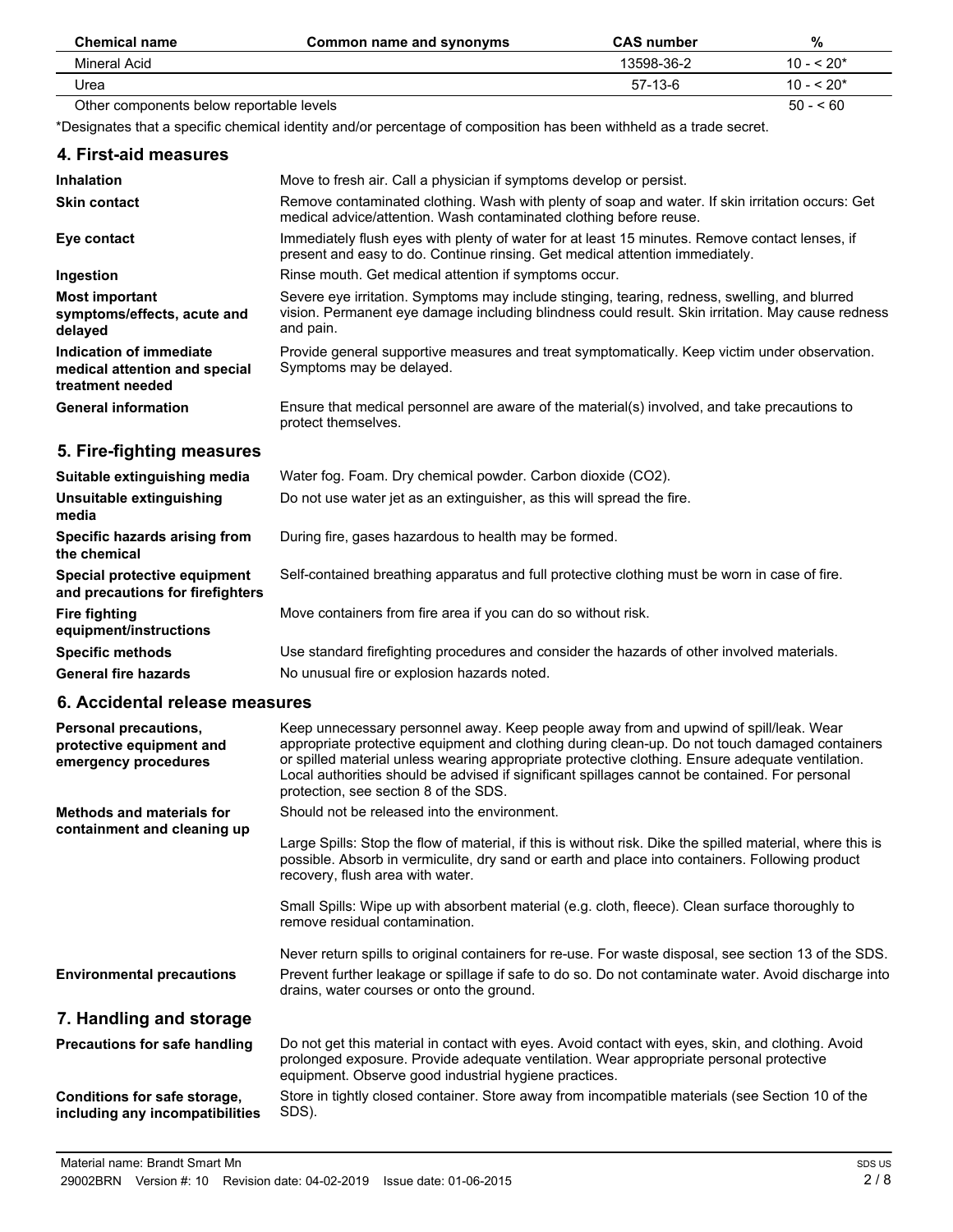# **8. Exposure controls/personal protection**

#### **Occupational exposure limits**

The following constituents are the only constituents of the product which have a PEL, TLV or other recommended exposure limit. At this time, the other constituents have no known exposure limits.

| <b>Components</b>                                     | US. OSHA Table Z-1 Limits for Air Contaminants (29 CFR 1910.1000)<br><b>Type</b>                                                                                                                                                                                                                                                                                                                                                                     | <b>Value</b>     |                      |
|-------------------------------------------------------|------------------------------------------------------------------------------------------------------------------------------------------------------------------------------------------------------------------------------------------------------------------------------------------------------------------------------------------------------------------------------------------------------------------------------------------------------|------------------|----------------------|
| Manganese Sulfate,<br>monohydrate (CAS<br>10034-96-5) | Ceiling                                                                                                                                                                                                                                                                                                                                                                                                                                              | $5 \text{ mg/m}$ |                      |
| <b>US. ACGIH Threshold Limit Values</b>               |                                                                                                                                                                                                                                                                                                                                                                                                                                                      |                  |                      |
| <b>Components</b>                                     | <b>Type</b>                                                                                                                                                                                                                                                                                                                                                                                                                                          | <b>Value</b>     | Form                 |
| Manganese Sulfate,<br>monohydrate (CAS<br>10034-96-5) | <b>TWA</b>                                                                                                                                                                                                                                                                                                                                                                                                                                           | $0.1$ mg/m $3$   | Inhalable fraction.  |
|                                                       |                                                                                                                                                                                                                                                                                                                                                                                                                                                      | $0.02$ mg/m $3$  | Respirable fraction. |
| US. NIOSH: Pocket Guide to Chemical Hazards           |                                                                                                                                                                                                                                                                                                                                                                                                                                                      |                  |                      |
| <b>Components</b>                                     | <b>Type</b>                                                                                                                                                                                                                                                                                                                                                                                                                                          | <b>Value</b>     | Form                 |
| Manganese Sulfate,<br>monohydrate (CAS<br>10034-96-5) | <b>STEL</b>                                                                                                                                                                                                                                                                                                                                                                                                                                          | $3$ mg/m $3$     | Fume.                |
|                                                       | <b>TWA</b>                                                                                                                                                                                                                                                                                                                                                                                                                                           | 1 mg/m $3$       | Fume.                |
|                                                       | US. Workplace Environmental Exposure Level (WEEL) Guides                                                                                                                                                                                                                                                                                                                                                                                             |                  |                      |
| <b>Components</b>                                     | <b>Type</b>                                                                                                                                                                                                                                                                                                                                                                                                                                          | <b>Value</b>     | Form                 |
| Urea (CAS 57-13-6)                                    | <b>TWA</b>                                                                                                                                                                                                                                                                                                                                                                                                                                           | 10 mg/m3         | Total particulate.   |
| <b>Biological limit values</b>                        | No biological exposure limits noted for the ingredient(s).                                                                                                                                                                                                                                                                                                                                                                                           |                  |                      |
| Appropriate engineering<br>controls                   | Good general ventilation (typically 10 air changes per hour) should be used. Ventilation rates<br>should be matched to conditions. If applicable, use process enclosures, local exhaust ventilation,<br>or other engineering controls to maintain airborne levels below recommended exposure limits. If<br>exposure limits have not been established, maintain airborne levels to an acceptable level. Provide<br>eyewash station and safety shower. |                  |                      |
|                                                       | Individual protection measures, such as personal protective equipment                                                                                                                                                                                                                                                                                                                                                                                |                  |                      |
| <b>Eye/face protection</b>                            | Wear safety glasses with side shields (or goggles) and a face shield.                                                                                                                                                                                                                                                                                                                                                                                |                  |                      |
| <b>Skin protection</b><br><b>Hand protection</b>      | Wear appropriate chemical resistant gloves.                                                                                                                                                                                                                                                                                                                                                                                                          |                  |                      |
| <b>Other</b>                                          | Wear appropriate chemical resistant clothing.                                                                                                                                                                                                                                                                                                                                                                                                        |                  |                      |
| <b>Respiratory protection</b>                         | In case of insufficient ventilation, wear suitable respiratory equipment.                                                                                                                                                                                                                                                                                                                                                                            |                  |                      |
| <b>Thermal hazards</b>                                | Wear appropriate thermal protective clothing, when necessary.                                                                                                                                                                                                                                                                                                                                                                                        |                  |                      |
| General hygiene<br>considerations                     | Always observe good personal hygiene measures, such as washing after handling the material<br>and before eating, drinking, and/or smoking. Routinely wash work clothing and protective<br>equipment to remove contaminants.                                                                                                                                                                                                                          |                  |                      |
| 9. Physical and chemical properties                   |                                                                                                                                                                                                                                                                                                                                                                                                                                                      |                  |                      |
| Appearance                                            | Aqueous solution.                                                                                                                                                                                                                                                                                                                                                                                                                                    |                  |                      |
| <b>Physical state</b>                                 | Liquid.                                                                                                                                                                                                                                                                                                                                                                                                                                              |                  |                      |
| Form                                                  | Liquid.                                                                                                                                                                                                                                                                                                                                                                                                                                              |                  |                      |
| Color                                                 | Light pink.                                                                                                                                                                                                                                                                                                                                                                                                                                          |                  |                      |
| Odor                                                  | Not available.                                                                                                                                                                                                                                                                                                                                                                                                                                       |                  |                      |
| <b>Odor threshold</b>                                 | Not available.                                                                                                                                                                                                                                                                                                                                                                                                                                       |                  |                      |
| рH                                                    | 1.5 - 2.5 (1% Solution)                                                                                                                                                                                                                                                                                                                                                                                                                              |                  |                      |
| Melting point/freezing point                          | Not available.                                                                                                                                                                                                                                                                                                                                                                                                                                       |                  |                      |
| Initial boiling point and boiling<br>range            | 1562 °F (850 °C) estimated                                                                                                                                                                                                                                                                                                                                                                                                                           |                  |                      |
| <b>Flash point</b>                                    | Not available.                                                                                                                                                                                                                                                                                                                                                                                                                                       |                  |                      |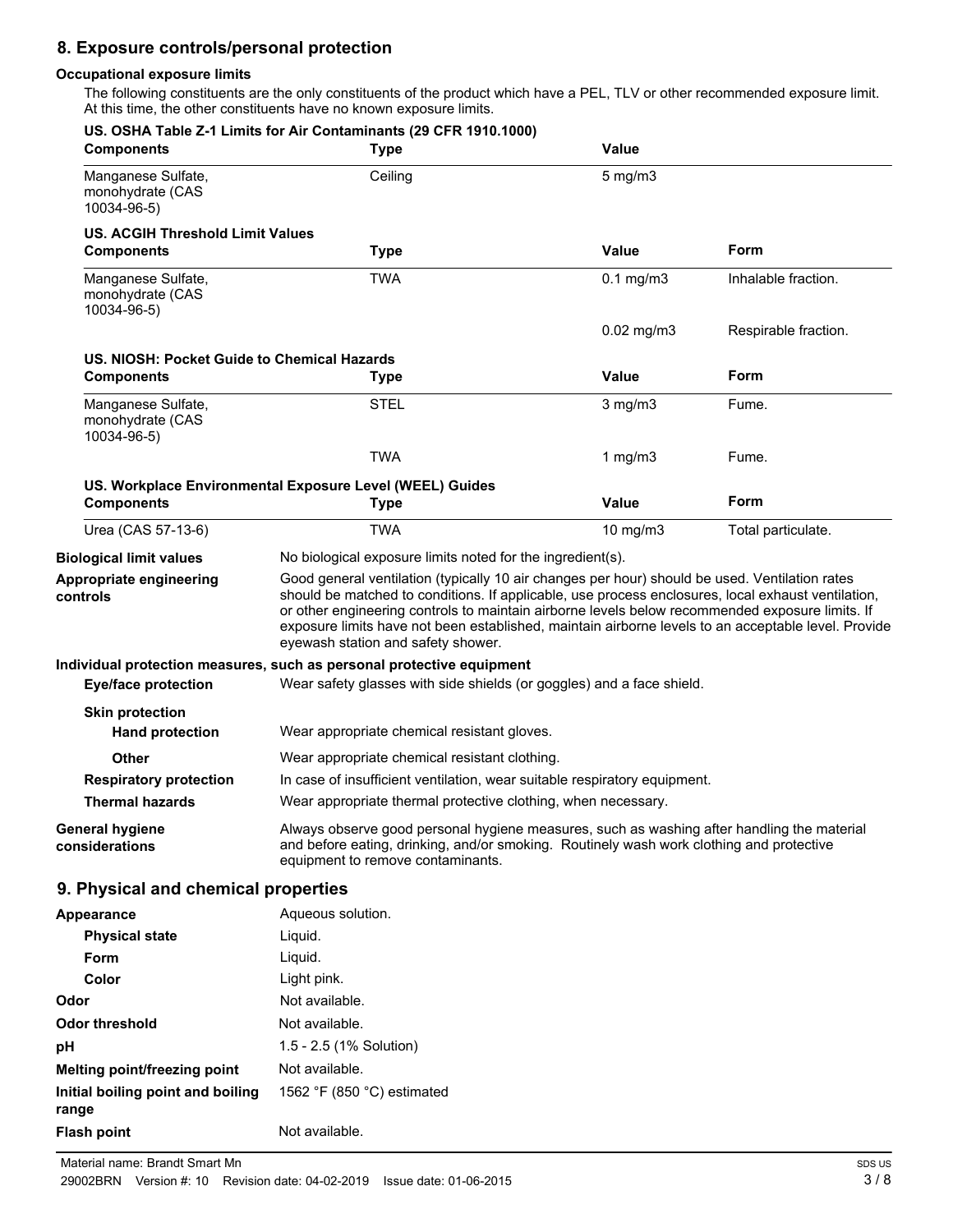| <b>Evaporation rate</b>                           | Not available.                  |  |  |  |  |
|---------------------------------------------------|---------------------------------|--|--|--|--|
| Flammability (solid, gas)                         | Not applicable.                 |  |  |  |  |
| Upper/lower flammability or explosive limits      |                                 |  |  |  |  |
| <b>Flammability limit - lower</b><br>(%)          | Not available.                  |  |  |  |  |
| <b>Flammability limit - upper</b><br>(%)          | Not available.                  |  |  |  |  |
| Explosive limit - lower (%)                       | Not available.                  |  |  |  |  |
| Explosive limit - upper (%)                       | Not available.                  |  |  |  |  |
| Vapor pressure                                    | 0.00001 hPa estimated           |  |  |  |  |
| Vapor density                                     | Not available.                  |  |  |  |  |
| <b>Relative density</b>                           | $1.27 - 1.3$ g/cm3              |  |  |  |  |
| Solubility(ies)                                   |                                 |  |  |  |  |
| Solubility (water)                                | 100 %                           |  |  |  |  |
| <b>Partition coefficient</b><br>(n-octanol/water) | Not available.                  |  |  |  |  |
| <b>Auto-ignition temperature</b>                  | Not available.                  |  |  |  |  |
| <b>Decomposition temperature</b>                  | Not available.                  |  |  |  |  |
| <b>Viscosity</b>                                  | Not available.                  |  |  |  |  |
| <b>Other information</b>                          |                                 |  |  |  |  |
| <b>Density</b>                                    | $1.27 - 1.30$ g/cm <sup>3</sup> |  |  |  |  |
| <b>Explosive properties</b>                       | Not explosive.                  |  |  |  |  |
| <b>Oxidizing properties</b>                       | Not oxidizing.                  |  |  |  |  |
| <b>Percent volatile</b>                           | 59.1 % estimated                |  |  |  |  |
| Pounds per gallon                                 | $10.6 - 10.85$                  |  |  |  |  |
| <b>Shelf life</b>                                 | > 4 years                       |  |  |  |  |
| <b>Specific gravity</b>                           | $1.27 - 1.3$                    |  |  |  |  |
| <b>VOC</b>                                        | 6.75 % estimated                |  |  |  |  |

# **10. Stability and reactivity**

| <b>Reactivity</b>                            | Reacts violently with strong alkaline substances. This product may react with reducing agents.                                                              |
|----------------------------------------------|-------------------------------------------------------------------------------------------------------------------------------------------------------------|
| <b>Chemical stability</b>                    | Material is stable under normal conditions.                                                                                                                 |
| <b>Possibility of hazardous</b><br>reactions | Hazardous polymerization does not occur.                                                                                                                    |
| <b>Conditions to avoid</b>                   | Keep away from heat, hot surfaces, sparks, open flames and other ignition sources. Contact with<br>incompatible materials. Do not mix with other chemicals. |
| Incompatible materials                       | Bases. Reducing agents.                                                                                                                                     |
| <b>Hazardous decomposition</b><br>products   | No hazardous decomposition products are known.                                                                                                              |

# **11. Toxicological information**

#### **Information on likely routes of exposure**

| Inhalation                                                                         | Prolonged inhalation may be harmful.                                                                                                                                                                            |
|------------------------------------------------------------------------------------|-----------------------------------------------------------------------------------------------------------------------------------------------------------------------------------------------------------------|
| <b>Skin contact</b>                                                                | Causes skin irritation.                                                                                                                                                                                         |
| Eye contact                                                                        | Causes serious eye damage.                                                                                                                                                                                      |
| Ingestion                                                                          | Expected to be a low ingestion hazard.                                                                                                                                                                          |
| Symptoms related to the<br>physical, chemical and<br>toxicological characteristics | Severe eye irritation. Symptoms may include stinging, tearing, redness, swelling, and blurred<br>vision. Permanent eye damage including blindness could result. Skin irritation. May cause<br>redness and pain. |
| Information on toxicological effects                                               |                                                                                                                                                                                                                 |

| <b>Acute toxicity</b> | Not known. |
|-----------------------|------------|
|-----------------------|------------|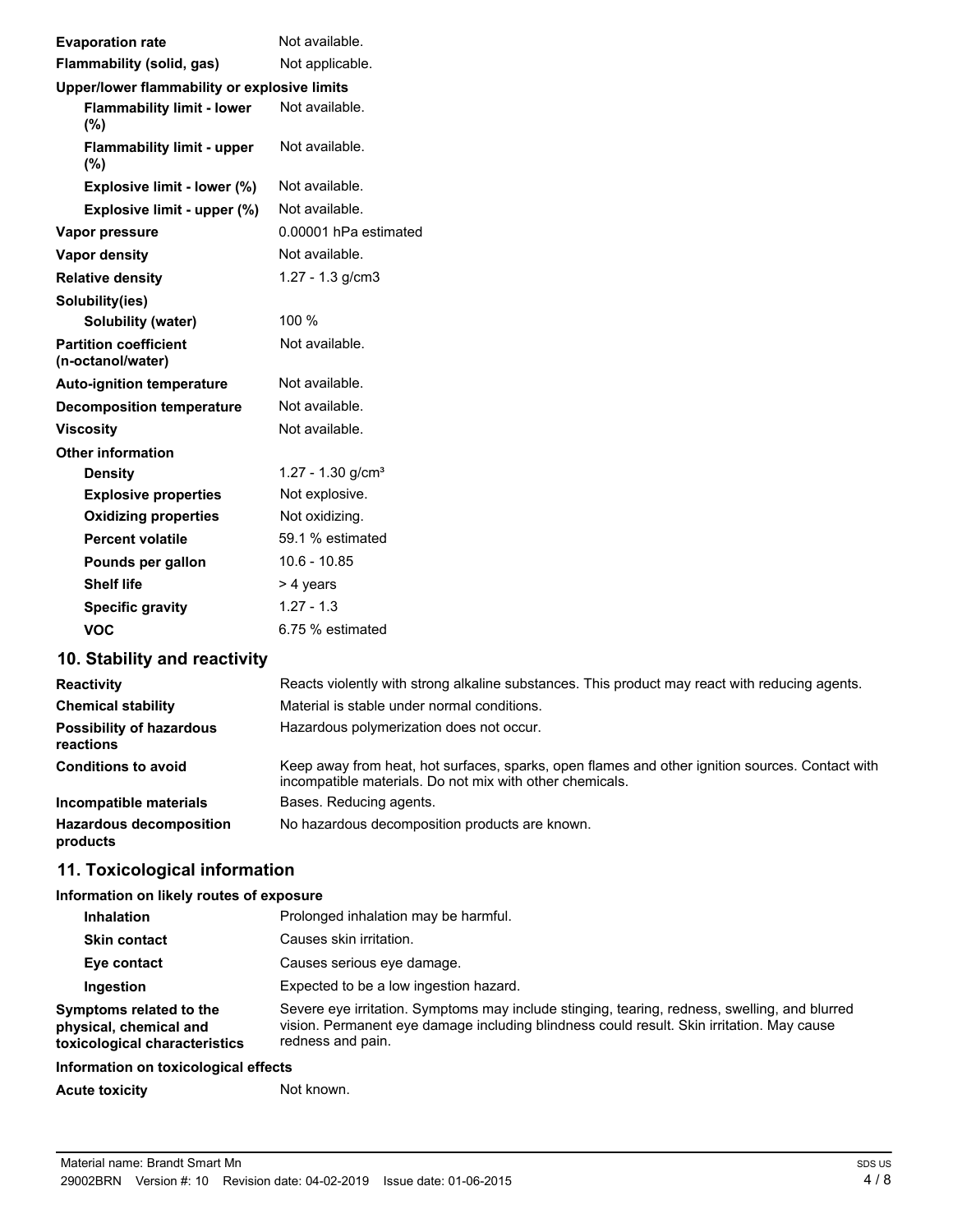| <b>Product</b>                                                                | <b>Species</b>                |                                                                                          | <b>Test Results</b>                                                                                 |
|-------------------------------------------------------------------------------|-------------------------------|------------------------------------------------------------------------------------------|-----------------------------------------------------------------------------------------------------|
| <b>Brandt Smart Mn</b>                                                        |                               |                                                                                          |                                                                                                     |
| <u>Acute</u>                                                                  |                               |                                                                                          |                                                                                                     |
| Oral                                                                          |                               |                                                                                          |                                                                                                     |
| LD50                                                                          | Rat                           |                                                                                          | 9587 mg/kg                                                                                          |
| <b>Components</b>                                                             | <b>Species</b>                |                                                                                          | <b>Test Results</b>                                                                                 |
| Manganese Sulfate, monohydrate (CAS 10034-96-5)                               |                               |                                                                                          |                                                                                                     |
| <b>Acute</b><br>Oral                                                          |                               |                                                                                          |                                                                                                     |
| LD50                                                                          | Rat                           |                                                                                          | 2150 mg/kg                                                                                          |
| Urea (CAS 57-13-6)                                                            |                               |                                                                                          |                                                                                                     |
| <b>Acute</b>                                                                  |                               |                                                                                          |                                                                                                     |
| Oral                                                                          |                               |                                                                                          |                                                                                                     |
| LD50                                                                          | Rat                           |                                                                                          | 8471 mg/kg                                                                                          |
| <b>Skin corrosion/irritation</b>                                              | Causes skin irritation.       |                                                                                          |                                                                                                     |
| Serious eye damage/eye<br>irritation                                          |                               | Causes serious eye damage.                                                               |                                                                                                     |
| Respiratory or skin sensitization                                             |                               |                                                                                          |                                                                                                     |
| <b>Respiratory sensitization</b>                                              | Not a respiratory sensitizer. |                                                                                          |                                                                                                     |
| <b>Skin sensitization</b>                                                     |                               | This product is not expected to cause skin sensitization.                                |                                                                                                     |
| Germ cell mutagenicity                                                        | mutagenic or genotoxic.       | No data available to indicate product or any components present at greater than 0.1% are |                                                                                                     |
| Carcinogenicity                                                               |                               | Not classifiable as to carcinogenicity to humans.                                        |                                                                                                     |
| IARC Monographs. Overall Evaluation of Carcinogenicity                        |                               |                                                                                          |                                                                                                     |
| Not listed.<br>OSHA Specifically Regulated Substances (29 CFR 1910.1001-1052) |                               |                                                                                          |                                                                                                     |
| Not regulated.<br>US. National Toxicology Program (NTP) Report on Carcinogens |                               |                                                                                          |                                                                                                     |
| Not listed.                                                                   |                               |                                                                                          |                                                                                                     |
| <b>Reproductive toxicity</b>                                                  |                               | This product is not expected to cause reproductive or developmental effects.             |                                                                                                     |
| Specific target organ toxicity -<br>single exposure                           | Not classified.               |                                                                                          |                                                                                                     |
| Specific target organ toxicity -<br>repeated exposure                         | Not classified.               |                                                                                          |                                                                                                     |
| <b>Aspiration hazard</b>                                                      | Not an aspiration hazard.     |                                                                                          |                                                                                                     |
| <b>Chronic effects</b>                                                        |                               | Prolonged inhalation may be harmful.                                                     |                                                                                                     |
| 12. Ecological information                                                    |                               |                                                                                          |                                                                                                     |
| <b>Ecotoxicity</b>                                                            |                               | exposure to aquatic organisms and aquatic systems.                                       | Because of the low pH of this product, it would be expected to produce significant ecotoxicity upon |
| <b>Product</b>                                                                |                               | <b>Species</b>                                                                           | <b>Test Results</b>                                                                                 |
| <b>Brandt Smart Mn</b>                                                        |                               |                                                                                          |                                                                                                     |
| <b>Aquatic</b>                                                                |                               |                                                                                          |                                                                                                     |
| Crustacea                                                                     | <b>EC50</b>                   | Daphnia                                                                                  | 618.1188 mg/l, 48 hours estimated                                                                   |
| Fish                                                                          | LC50                          | Fish                                                                                     | 6295.2944 mg/l, 96 hours estimated                                                                  |
| <b>Components</b>                                                             |                               | <b>Species</b>                                                                           | <b>Test Results</b>                                                                                 |
| Manganese Sulfate, monohydrate (CAS 10034-96-5)                               |                               |                                                                                          |                                                                                                     |
| <b>Aquatic</b>                                                                |                               |                                                                                          |                                                                                                     |
| Crustacea                                                                     | <b>EC50</b>                   | Water flea (Daphnia obtusa)                                                              | 30.8 - 44.1 mg/l, 48 hours                                                                          |
| Fish                                                                          | LC50                          | Fathead minnow (Pimephales promelas) 36.9 mg/l, 96 hours                                 | 29.7 - 52.7 mg/l, 192 hours                                                                         |
|                                                                               |                               |                                                                                          |                                                                                                     |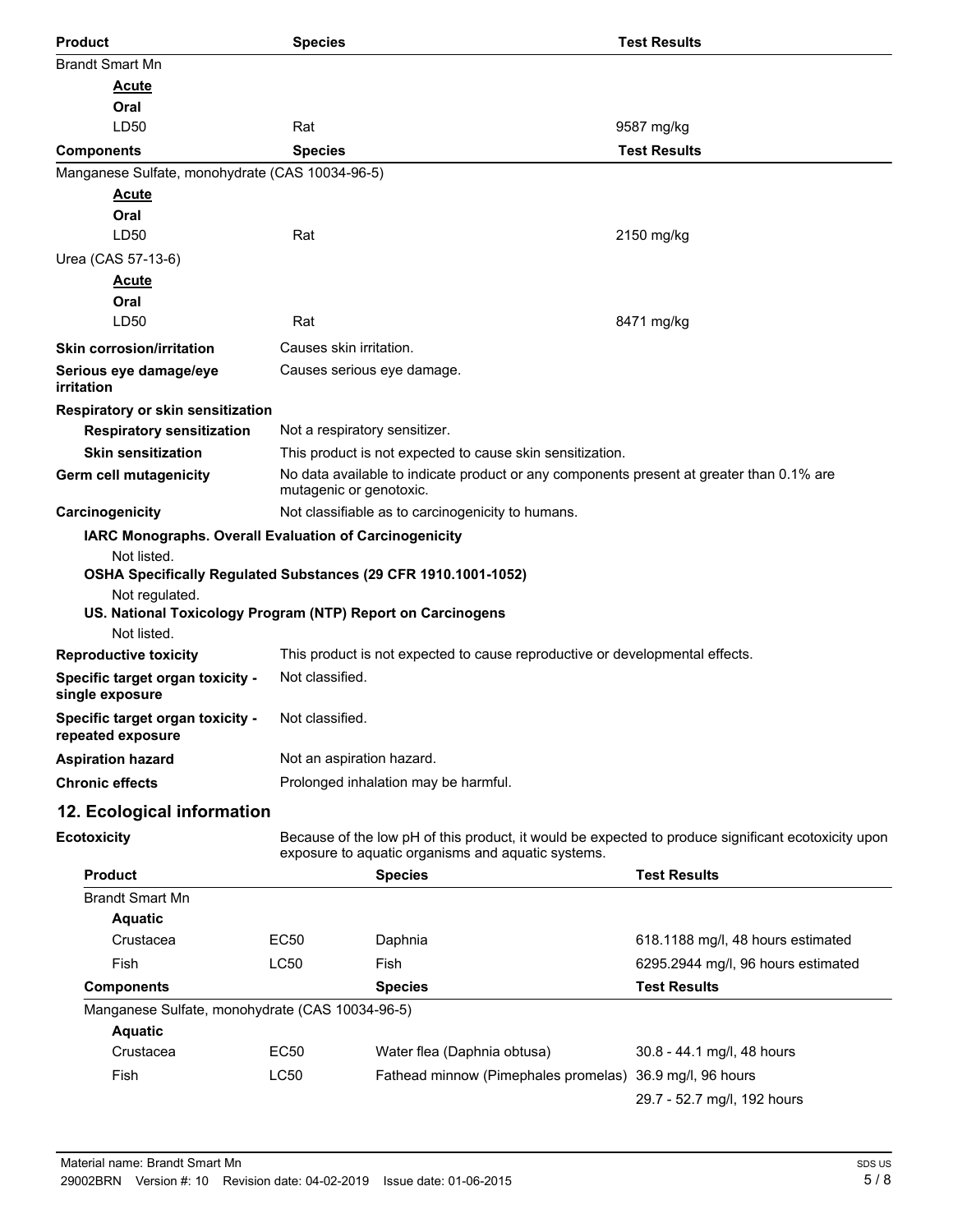| <b>Components</b>                                         |                                                                                                                                                                                                                                                                                                                                                   | <b>Species</b>                                                               | <b>Test Results</b>          |  |
|-----------------------------------------------------------|---------------------------------------------------------------------------------------------------------------------------------------------------------------------------------------------------------------------------------------------------------------------------------------------------------------------------------------------------|------------------------------------------------------------------------------|------------------------------|--|
| Urea (CAS 57-13-6)                                        |                                                                                                                                                                                                                                                                                                                                                   |                                                                              |                              |  |
| <b>Aquatic</b>                                            |                                                                                                                                                                                                                                                                                                                                                   |                                                                              |                              |  |
| Crustacea                                                 | EC50                                                                                                                                                                                                                                                                                                                                              | Water flea (Daphnia magna)                                                   | 3910 mg/l, 48 hours          |  |
| Fish                                                      | <b>LC50</b>                                                                                                                                                                                                                                                                                                                                       | Carp (Leuciscus idus melanotus)                                              | > 10000 mg/l, 48 hours       |  |
|                                                           |                                                                                                                                                                                                                                                                                                                                                   | Guppy (Poecilia reticulata)                                                  | 16200 - 18300 mg/l, 96 hours |  |
|                                                           |                                                                                                                                                                                                                                                                                                                                                   | Harlequinfish, red rasbora (Rasbora<br>heteromorpha)                         | 12000 mg/l, 96 hours         |  |
|                                                           |                                                                                                                                                                                                                                                                                                                                                   | Mozambique tilapia (Tilapia<br>mossambica)                                   | 590 - 730 mg/l, 96 hours     |  |
| Persistence and degradability                             |                                                                                                                                                                                                                                                                                                                                                   | No data is available on the degradability of any ingredients in the mixture. |                              |  |
| <b>Bioaccumulative potential</b>                          |                                                                                                                                                                                                                                                                                                                                                   |                                                                              |                              |  |
| Partition coefficient n-octanol / water (log Kow)<br>Urea |                                                                                                                                                                                                                                                                                                                                                   | $-2.11$                                                                      |                              |  |
| <b>Mobility in soil</b>                                   |                                                                                                                                                                                                                                                                                                                                                   | No data available.                                                           |                              |  |
| Other adverse effects                                     | No other adverse environmental effects (e.g. ozone depletion, photochemical ozone creation<br>potential, endocrine disruption, global warming potential) are expected from this component.                                                                                                                                                        |                                                                              |                              |  |
| 13. Disposal considerations                               |                                                                                                                                                                                                                                                                                                                                                   |                                                                              |                              |  |
| <b>Disposal instructions</b>                              | Collect and reclaim or dispose in sealed containers at licensed waste disposal site. Incinerate the<br>material under controlled conditions in an approved incinerator. Do not allow this material to drain<br>into sewers/water supplies. Dispose of contents/container in accordance with<br>local/regional/national/international regulations. |                                                                              |                              |  |
| <b>Local disposal regulations</b>                         | Dispose in accordance with all applicable regulations.                                                                                                                                                                                                                                                                                            |                                                                              |                              |  |
| Hazardous waste code                                      | D002: Waste Corrosive material [pH <= 2 or = > 12.5, or corrosive to steel]<br>The waste code should be assigned in discussion between the user, the producer and the waste<br>disposal company.                                                                                                                                                  |                                                                              |                              |  |
| Waste from residues / unused<br>products                  | Dispose of in accordance with local regulations. Empty containers or liners may retain some<br>product residues. This material and its container must be disposed of in a safe manner (see:<br>Disposal instructions).                                                                                                                            |                                                                              |                              |  |
| <b>Contaminated packaging</b>                             | Since emptied containers may retain product residue, follow label warnings even after container is<br>emptied. Empty containers should be taken to an approved waste handling site for recycling or<br>disposal.                                                                                                                                  |                                                                              |                              |  |
| 14. Transport information                                 |                                                                                                                                                                                                                                                                                                                                                   |                                                                              |                              |  |
| DOT                                                       |                                                                                                                                                                                                                                                                                                                                                   |                                                                              |                              |  |
| Not regulated as dangerous goods.                         |                                                                                                                                                                                                                                                                                                                                                   |                                                                              |                              |  |

DOT corrosive to aluminum. Not regulated if transported by road or rail in packaging that will not react dangerously or be degraded by this material [49 CFR Sec.173.154(d)]

#### **IATA**

| UN number                    | <b>UN3264</b>                                                                                        |
|------------------------------|------------------------------------------------------------------------------------------------------|
| UN proper shipping name      | Corrosive liquid, acidic, inorganic, n.o.s. (Mineral Acid)                                           |
| Transport hazard class(es)   |                                                                                                      |
| <b>Class</b>                 | 8                                                                                                    |
| <b>Subsidiary risk</b>       |                                                                                                      |
| Label(s)                     | 8                                                                                                    |
| Packing group                | Ш                                                                                                    |
| <b>Environmental hazards</b> | No.                                                                                                  |
|                              | Special precautions for user Read safety instructions, SDS and emergency procedures before handling. |
| <b>IMDG</b>                  |                                                                                                      |
| UN number                    | UN3264                                                                                               |
| UN proper shipping name      | CORROSIVE LIQUID, ACIDIC, INORGANIC, N.O.S. (Mineral Acid)                                           |
| Transport hazard class(es)   |                                                                                                      |
| <b>Class</b>                 | 8                                                                                                    |
| <b>Subsidiary risk</b>       | $\overline{\phantom{0}}$                                                                             |
| Packing group                | Ш                                                                                                    |
| <b>Environmental hazards</b> |                                                                                                      |
| <b>Marine pollutant</b>      | No                                                                                                   |
|                              |                                                                                                      |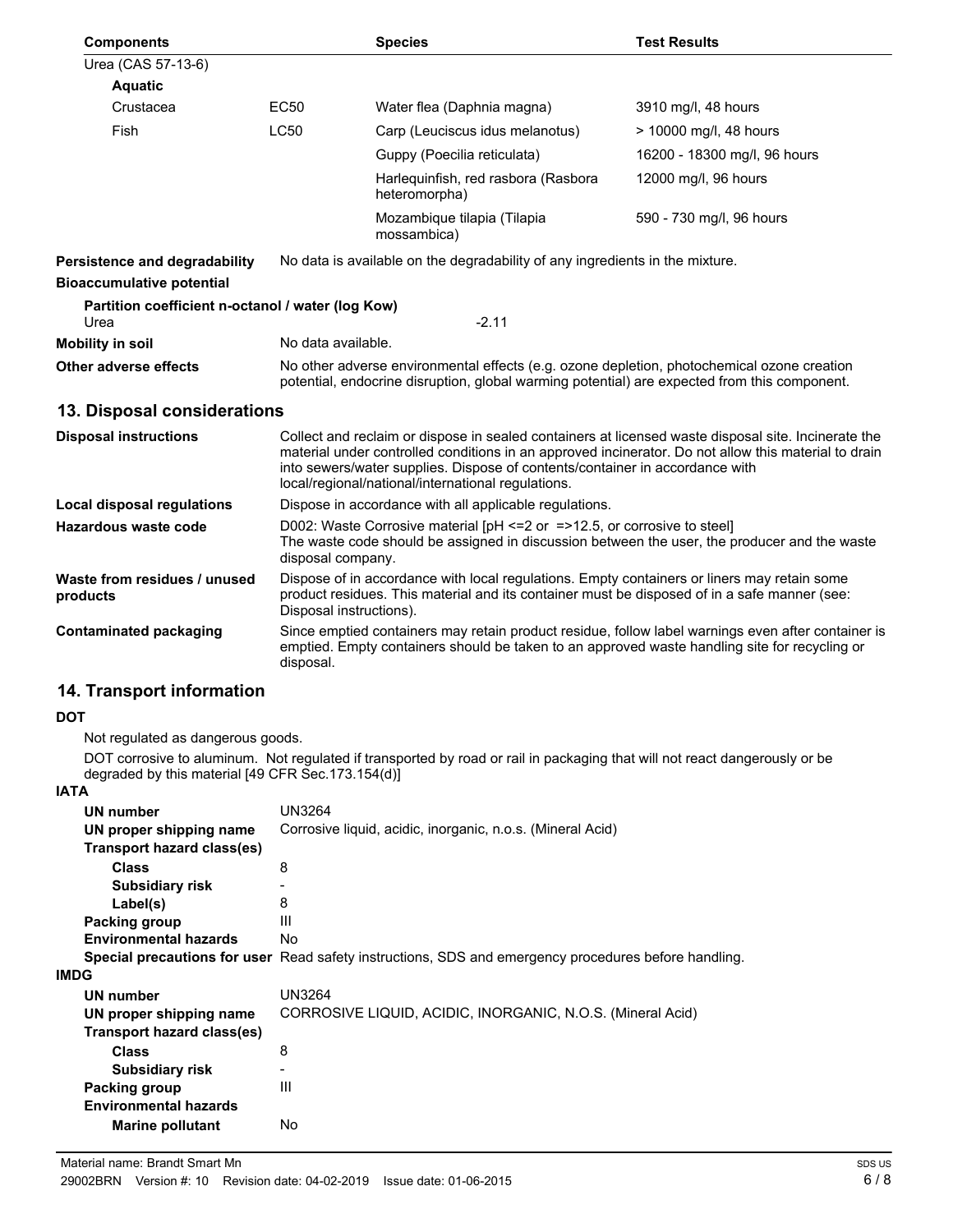**EmS** F-A, S-B

**Special precautions for user** Read safety instructions, SDS and emergency procedures before handling.

# **IATA; IMDG**



#### **15. Regulatory information**

| <b>US federal regulations</b>                                                    | This product is a "Hazardous Chemical" as defined by the OSHA Hazard Communication<br>Standard, 29 CFR 1910.1200.                                   |                                                            |                                                                                                    |                        |
|----------------------------------------------------------------------------------|-----------------------------------------------------------------------------------------------------------------------------------------------------|------------------------------------------------------------|----------------------------------------------------------------------------------------------------|------------------------|
| TSCA Section 12(b) Export Notification (40 CFR 707, Subpt. D)                    |                                                                                                                                                     |                                                            |                                                                                                    |                        |
| Not regulated.                                                                   |                                                                                                                                                     |                                                            |                                                                                                    |                        |
| <b>CERCLA Hazardous Substance List (40 CFR 302.4)</b>                            |                                                                                                                                                     |                                                            |                                                                                                    |                        |
| <b>SARA 304 Emergency release notification</b>                                   | Manganese Sulfate, monohydrate (CAS 10034-96-5)                                                                                                     | Listed.                                                    |                                                                                                    |                        |
| Not regulated.                                                                   |                                                                                                                                                     |                                                            |                                                                                                    |                        |
| OSHA Specifically Regulated Substances (29 CFR 1910.1001-1052)<br>Not regulated. |                                                                                                                                                     |                                                            |                                                                                                    |                        |
| Superfund Amendments and Reauthorization Act of 1986 (SARA)                      |                                                                                                                                                     |                                                            |                                                                                                    |                        |
| <b>SARA 302 Extremely hazardous substance</b>                                    |                                                                                                                                                     |                                                            |                                                                                                    |                        |
| Not listed.                                                                      |                                                                                                                                                     |                                                            |                                                                                                    |                        |
| SARA 311/312 Hazardous<br>chemical                                               | No (Exempt)                                                                                                                                         |                                                            |                                                                                                    |                        |
| SARA 313 (TRI reporting)                                                         |                                                                                                                                                     |                                                            |                                                                                                    |                        |
| <b>Chemical name</b>                                                             |                                                                                                                                                     | <b>CAS number</b>                                          | % by wt.                                                                                           |                        |
| Manganese Sulfate, monohydrate                                                   |                                                                                                                                                     | 10034-96-5                                                 | $10 - 520$                                                                                         |                        |
| Other federal regulations                                                        |                                                                                                                                                     |                                                            |                                                                                                    |                        |
| Clean Air Act (CAA) Section 112 Hazardous Air Pollutants (HAPs) List             |                                                                                                                                                     |                                                            |                                                                                                    |                        |
|                                                                                  | Manganese Sulfate, monohydrate (CAS 10034-96-5)                                                                                                     |                                                            |                                                                                                    |                        |
| Clean Air Act (CAA) Section 112(r) Accidental Release Prevention (40 CFR 68.130) |                                                                                                                                                     |                                                            |                                                                                                    |                        |
| Not regulated.                                                                   |                                                                                                                                                     |                                                            |                                                                                                    |                        |
| <b>Safe Drinking Water Act</b><br>(SDWA)                                         | Not regulated.                                                                                                                                      |                                                            |                                                                                                    |                        |
| US state regulations                                                             |                                                                                                                                                     |                                                            |                                                                                                    |                        |
| <b>California Proposition 65</b>                                                 |                                                                                                                                                     |                                                            |                                                                                                    |                        |
|                                                                                  | WARNING: This product can expose you to chemicals including arsenic, cadmium, and lead,<br>harm. For more information go to www.P65Warnings.ca.gov. |                                                            | which are known to the State of California to cause cancer and birth defects or other reproductive |                        |
| <b>International Inventories</b>                                                 |                                                                                                                                                     |                                                            |                                                                                                    |                        |
| Country(s) or region                                                             | <b>Inventory name</b>                                                                                                                               |                                                            |                                                                                                    | On inventory (yes/no)* |
| Australia                                                                        |                                                                                                                                                     | Australian Inventory of Chemical Substances (AICS)         |                                                                                                    | Yes                    |
| Canada                                                                           | Domestic Substances List (DSL)                                                                                                                      |                                                            |                                                                                                    | Yes                    |
| Canada                                                                           | Non-Domestic Substances List (NDSL)                                                                                                                 |                                                            |                                                                                                    | No                     |
| China                                                                            |                                                                                                                                                     | Inventory of Existing Chemical Substances in China (IECSC) |                                                                                                    | Yes                    |
| Europe                                                                           | Substances (EINECS)                                                                                                                                 | European Inventory of Existing Commercial Chemical         |                                                                                                    | Yes                    |
| Europe                                                                           |                                                                                                                                                     | European List of Notified Chemical Substances (ELINCS)     |                                                                                                    | No                     |
| Japan                                                                            |                                                                                                                                                     | Inventory of Existing and New Chemical Substances (ENCS)   |                                                                                                    | Yes                    |